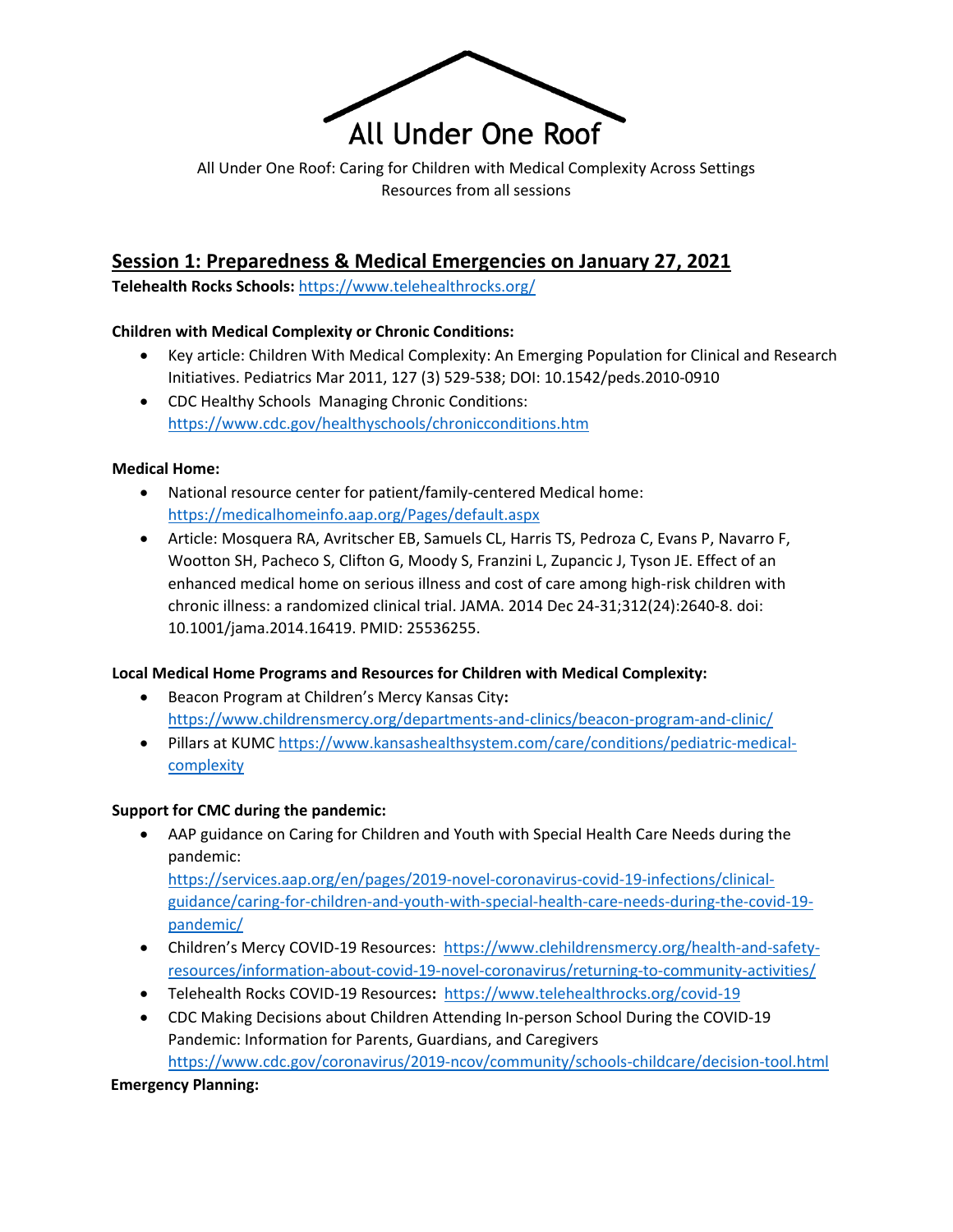- American Academy of Pediatrics: [https://www.aap.org/en-us/advocacy-and-policy/aap](https://www.aap.org/en-us/advocacy-and-policy/aap-health-initiatives/Children-and-Disasters/Pages/CYWSN.aspx)[healthinitiatives/Children-and-Disasters/Pages/CYWSN.aspx](https://www.aap.org/en-us/advocacy-and-policy/aap-health-initiatives/Children-and-Disasters/Pages/CYWSN.aspx)
- Beacon Program Website [https://www.childrensmercy.org/in-the-community/resources-for](https://www.childrensmercy.org/in-the-community/resources-for-children-with-complex-medical-needs/)[children-with-complex-medical-needs/](https://www.childrensmercy.org/in-the-community/resources-for-children-with-complex-medical-needs/)
- Video on Emergency Planning <https://youtu.be/24y3hUCJW1g>
- CDC: [https://emergency.cdc.gov](https://emergency.cdc.gov/) [an](https://emergency.cdc.gov/)d [https://www.cdc.gov/ncbddd/disabilityandhealth/emerge](https://www.cdc.gov/ncbddd/disabilityandhealth/emergencypreparedness.html) [ncypreparedness.html](https://www.cdc.gov/ncbddd/disabilityandhealth/emergencypreparedness.html) and checklist: <https://www.cdc.gov/childrenindisasters/checklists/special-healthcare-needs.html>
- Children's Mercy Emergency preparedness website: [https://www.childrensmercy.org/health](https://www.childrensmercy.org/health-and-safety-resources/emergency-preparedness/)[and-safety-resources/emergency-preparedness/](https://www.childrensmercy.org/health-and-safety-resources/emergency-preparedness/)
- Emergency Information Forms: AAP and ACEP [https://www.acep.org/Clinical---Practice-](https://www.acep.org/Clinical---Practice-Management/Emergency-Information-Form-for-Children-With-Special-Health-Care-Needs/)[Management/Emergency-Information-Form-for-Children-With-Special-Health-Care-](https://www.acep.org/Clinical---Practice-Management/Emergency-Information-Form-for-Children-With-Special-Health-Care-Needs/)[Needs/#sm.0000e1jynd13vzd5hrfwggkofzwo4](https://www.acep.org/Clinical---Practice-Management/Emergency-Information-Form-for-Children-With-Special-Health-Care-Needs/)
- Emergency Information Forms and Emergency Preparedness for Children With Special Health Care Needs. American Academy of Pediatrics, Committee on Pediatric Emergency Medicine and Council on Clinical Information Technology, American College of Emergency Physicians, Pediatric Emergency Medicine Committee. Pediatrics Apr 2010, 125 (4) 829- 837; DOI: 10.1542/peds.2010-

0186. <http://pediatrics.aappublications.org/content/pediatrics/125/4/829.full.pdf>

- The Whole Person Emergency Preparedness: [http://thewholeperson.org/resources/general](http://thewholeperson.org/resources/general-resource-library/emergency-preparedness.html)[resource-library/emergencypreparedness.html](http://thewholeperson.org/resources/general-resource-library/emergency-preparedness.html)
- United Way 211: <https://www.unitedway.org/our-impact/featured-programs/2-1-1>

# **Session 2: Assistive Technology on February 24, 2021**

- Medical Home Portal- [https://www.medicalhomeportal.org/living-with-child/assistive](https://www.medicalhomeportal.org/living-with-child/assistive-technology)[technology](https://www.medicalhomeportal.org/living-with-child/assistive-technology)
- Gastrostomy tube video by Children's Mercy Surgery<https://www.youtube.com/watch?v=uUWLsa5surA&feature=youtu.be>
- Feeding Tube Awareness- <https://www.feedingtubeawareness.org/>
- Oley Foundation Troubleshooting a feeding tube-<https://www.feedingtubeawareness.org/>
- Toronto Sick Kids tracheostomy education- <https://www.aboutkidshealth.ca/article?contentid=3264&language=english>
- Parent decision guide for tracheostomy [-https://courageousparentsnetwork.org/guides/child](https://courageousparentsnetwork.org/guides/child-tracheostomy-decision-guide)[tracheostomy-decision-guide](https://courageousparentsnetwork.org/guides/child-tracheostomy-decision-guide)

# **Session 3: Educational & Medical Supports on March 31, 2021**

# **Key Resources:**

- CDC Resources on Developmental Disabilities: <https://www.cdc.gov/ncbddd/developmentaldisabilities/freematerials.html>
- Wrights Law (Special education law and advocacy center)<https://www.wrightslaw.com/>
- Understood (Non-profit informational resource)<https://www.understood.org/about>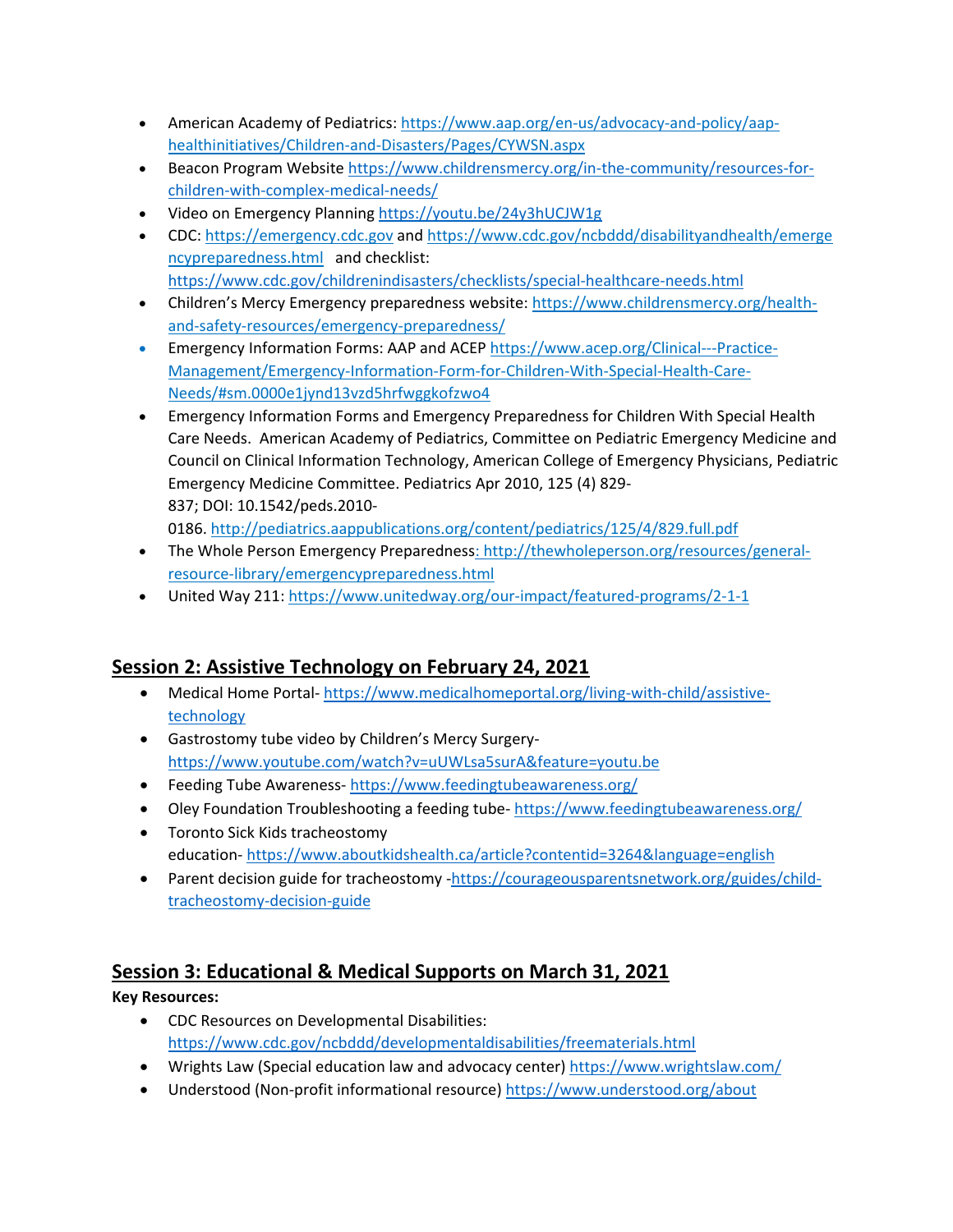- Got Transition<https://gottransition.org/>
- Kansas State Department of Education (Special Education Resources) [https://www.ksde.org/Agency/Division-of-Learning-Services/Special-Education-and-Title-](https://www.ksde.org/Agency/Division-of-Learning-Services/Special-Education-and-Title-Services/Special-Education)[Services/Special-Education](https://www.ksde.org/Agency/Division-of-Learning-Services/Special-Education-and-Title-Services/Special-Education)
- Don't Wait and See: A Neuropsychologist's Guide to Helping Children Who are Developing Differently (Book), By: Emily Papazoglou, PhD, ABPP-CN
- Families Together (advocacy[\) https://familiestogetherinc.org/contact-us/](https://familiestogetherinc.org/contact-us/)
- Glossary of Developmental Disability Terms [https://ddrcco.com/resources/terms-and](https://ddrcco.com/resources/terms-and-definitions)[definitions](https://ddrcco.com/resources/terms-and-definitions)

**Wichita Medically Complex Clinic:** [https://wichita.kumc.edu/pediatrics/pediatric-divisions/ambulatory](https://wichita.kumc.edu/pediatrics/pediatric-divisions/ambulatory-pediatrics/about-us/specialty-clinics/cerebral-palsy-clinic.html)[pediatrics/about-us/specialty-clinics/cerebral-palsy-clinic.html](https://wichita.kumc.edu/pediatrics/pediatric-divisions/ambulatory-pediatrics/about-us/specialty-clinics/cerebral-palsy-clinic.html)

## **COVID-19 Specific:**

## **Individualized Education plan (IEP) and 504 plan Advocacy:**

• Questions and Answers on Providing Services to Children with Disabilities During the Coronavirus Disease 2019 Outbreak. U.S. Department of Education. March 2020. [https://www2.ed.gov/policy/speced/guid/idea/memosdcltrs/qa-covid-19-03-12-2020.pdf](https://protect-us.mimecast.com/s/jGr8CBB2Rjcgp647fzePJz?domain=www2.ed.gov)

## **Children's Mercy:**

- Protecting Children with Special Needs or Chronic Conditions: [https://www.childrensmercy.org/health-and-safety-resources/information-about-covid-19](https://protect-us.mimecast.com/s/gTUdCKr25vFjzEn2SG6CyL?domain=childrensmercy.org/) [novel-coronavirus/protecting-children-with-special-needs-or-chronic-conditions-during-covid-](https://protect-us.mimecast.com/s/gTUdCKr25vFjzEn2SG6CyL?domain=childrensmercy.org/)[19/](https://protect-us.mimecast.com/s/gTUdCKr25vFjzEn2SG6CyL?domain=childrensmercy.org/)
- Return to School and Community Safely: [https://www.childrensmercy.org/health-and-safety](https://protect-us.mimecast.com/s/dLR0CL925wFJyj1RtrouKs?domain=childrensmercy.org/)[resources/information-about-covid-19-novel-coronavirus/returning-to-community-activities/](https://protect-us.mimecast.com/s/dLR0CL925wFJyj1RtrouKs?domain=childrensmercy.org/) which includes guidebook and consultation for schools
- CHILDREN'S MERCY COVID-19 HOTLINE (816) 302-8800 The hotline provides options for parents to ask questions regarding their child's health not answered on the website

## **American Academy of Pediatrics (AAP):**

- American Academy of Pediatrics (AAP) HealthyChildren.org: [https://www.healthychildren.org/English/health-issues/conditions/chest](https://protect-us.mimecast.com/s/2ND8CM825xuQMOZqiPPke4?domain=healthychildren.org)[lungs/Pages/COVID-19-Information-for-Families-of-Children-and-Youth-with-Special-Health-](https://protect-us.mimecast.com/s/2ND8CM825xuQMOZqiPPke4?domain=healthychildren.org)[Care-Needs.aspx](https://protect-us.mimecast.com/s/2ND8CM825xuQMOZqiPPke4?domain=healthychildren.org)
- AAP Guidance for school re-entry: [https://services.aap.org/en/pages/2019-novel-coronavirus](https://protect-us.mimecast.com/s/xK8UCNk25yu2DlB0fyCft2?domain=services.aap.org/)[covid-19-infections/clinical-guidance/covid-19-planning-considerations-return-to-in-person](https://protect-us.mimecast.com/s/xK8UCNk25yu2DlB0fyCft2?domain=services.aap.org/)[education-in-schools/](https://protect-us.mimecast.com/s/xK8UCNk25yu2DlB0fyCft2?domain=services.aap.org/)
- AAP Caring for Children and Youth with Special Health Care Needs During COVID-19 Pandemic: [https://services.aap.org/en/pages/2019-novel-coronavirus-covid-19-infections/clinical](https://protect-us.mimecast.com/s/TlgcCOY25zC6zRKpHw9_bn?domain=services.aap.org/)[guidance/caring-for-children-and-youth-with-special-health-care-needs-during-the-covid-19](https://protect-us.mimecast.com/s/TlgcCOY25zC6zRKpHw9_bn?domain=services.aap.org/) [pandemic/](https://protect-us.mimecast.com/s/TlgcCOY25zC6zRKpHw9_bn?domain=services.aap.org/)

## **Centers for Disease Control (CDC):**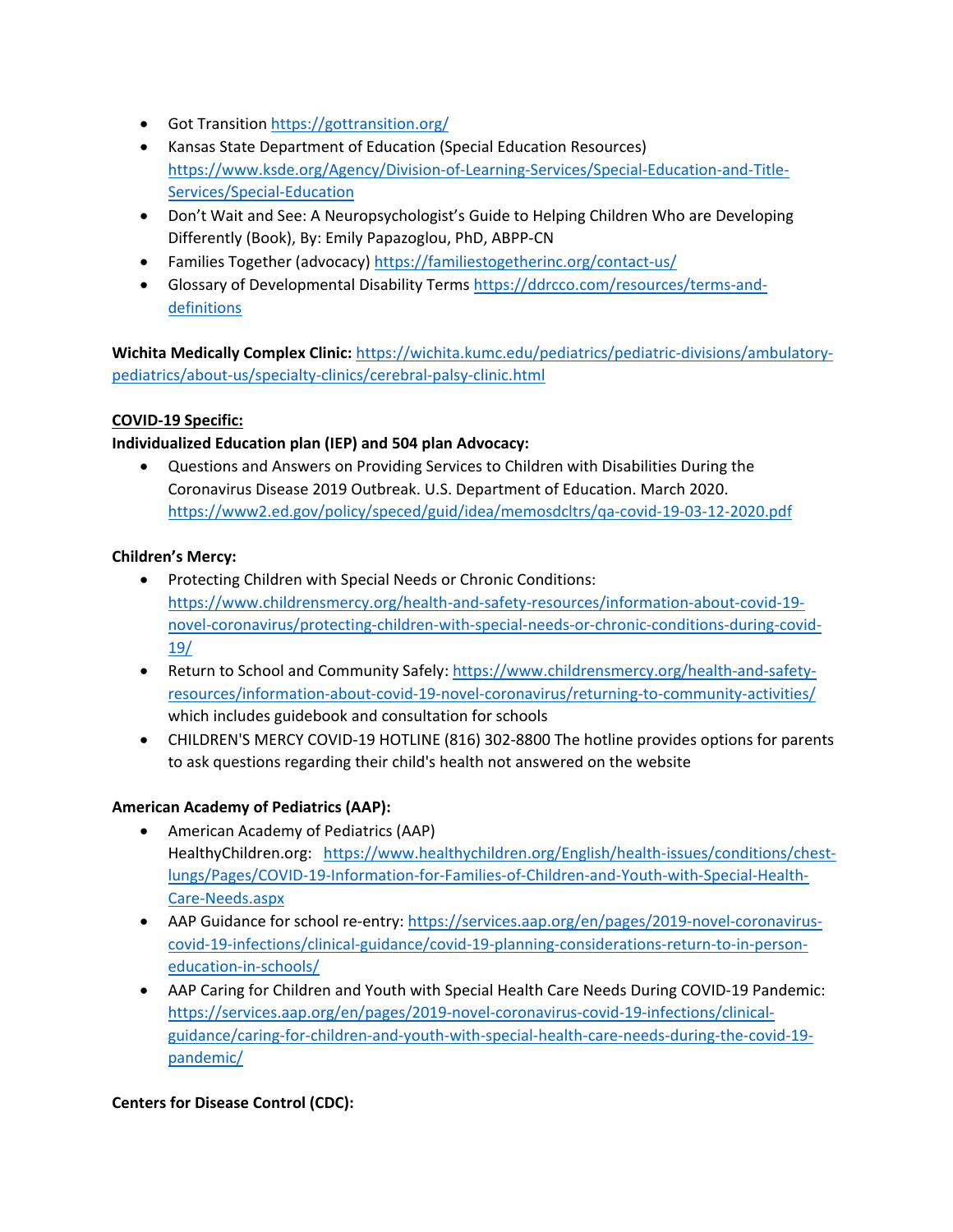- Those who need extra precautions: [https://www.cdc.gov/coronavirus/2019-ncov/need-extra](https://protect-us.mimecast.com/s/RqDbCPN95Ac78GxKSQnPF6?domain=cdc.gov)[precautions/index.html](https://protect-us.mimecast.com/s/RqDbCPN95Ac78GxKSQnPF6?domain=cdc.gov)
- Schools and Daycare: [https://www.cdc.gov/coronavirus/2019-ncov/community/schools](https://protect-us.mimecast.com/s/D5ajCQW25Bc5MAWkU5aMvI?domain=cdc.gov)[childcare/index.html](https://protect-us.mimecast.com/s/D5ajCQW25Bc5MAWkU5aMvI?domain=cdc.gov)

## **Session 4: Psychosocial Supports on April 28, 2021**

## **Siblings support:**

- [https://www.siblingsupport.org](https://www.siblingsupport.org/)
- [http://siblingleadership.org](http://siblingleadership.org/)

## **Resource for families:**

- [Respite Care Notebook](https://www.childneurologyfoundation.org/programs/respite-care/) from Child Neurology Foundation
- <https://insighttimer.com/BeaconMindfulness>
- <https://insighttimer.com/beaconmindfulness/guided-meditations/grounding-meditation-31>
- Kids Health Resources for Parents [https://kidshealth.org/en/parents/emotions/?WT.ac=p-nav](https://kidshealth.org/en/parents/emotions/?WT.ac=p-nav-emotions)[emotions#catfeelings](https://kidshealth.org/en/parents/emotions/?WT.ac=p-nav-emotions)

#### **Waivers:**

- MO Waiver Factsheet [https://www.medicaid.gov/medicaid/section-1115-demo/demonstration](https://www.medicaid.gov/medicaid/section-1115-demo/demonstration-and-waiver-list/Waiver-Descript-Factsheet/MO)[and-waiver-list/Waiver-Descript-Factsheet/MO#4185](https://www.medicaid.gov/medicaid/section-1115-demo/demonstration-and-waiver-list/Waiver-Descript-Factsheet/MO)
- KS waiver fact sheet [https://www.medicaid.gov/medicaid/section-1115-demo/demonstration](https://www.medicaid.gov/medicaid/section-1115-demo/demonstration-and-waiver-list/Waiver-Descript-Factsheet/KS)[and-waiver-list/Waiver-Descript-Factsheet/KS#4165](https://www.medicaid.gov/medicaid/section-1115-demo/demonstration-and-waiver-list/Waiver-Descript-Factsheet/KS)

## **Financial Supports:**

- Benefits for people with disabilities:<https://www.ssa.gov/disability/>
- Children & Youth With Special Needs Programs MISSOURI: <https://health.mo.gov/living/families/shcn/cyshcn.php>
- Children & Youth with Special Needs Programs KANSAS: <https://www.kdheks.gov/shcn/>

## **ABLE Account:**

• Video about Special needs trust and able accounts:<https://youtu.be/Zkiydp7VCXk>

## **Immigrant and Refugee support:**

- Communities Concerned for Immigrants and Refugees has printed translated materials and recorded webinars:<http://ccirkc.com/>
- Translated dental health materials: [http://www.kansasaap.org/wordpress/immigrant-oral](http://www.kansasaap.org/wordpress/immigrant-oral-health-handouts/)[health-handouts/](http://www.kansasaap.org/wordpress/immigrant-oral-health-handouts/)
- <https://www.bethelcenter.org/>

## **Other:**

- Home health care for CMC: <https://www.healthaffairs.org/doi/full/10.1377/hlthaff.2018.05531>
- Beacon program [https://www.childrensmercy.org/in-the-community/resources-for-children](https://www.childrensmercy.org/in-the-community/resources-for-children-with-complex-medical-needs/)[with-complex-medical-needs/](https://www.childrensmercy.org/in-the-community/resources-for-children-with-complex-medical-needs/)